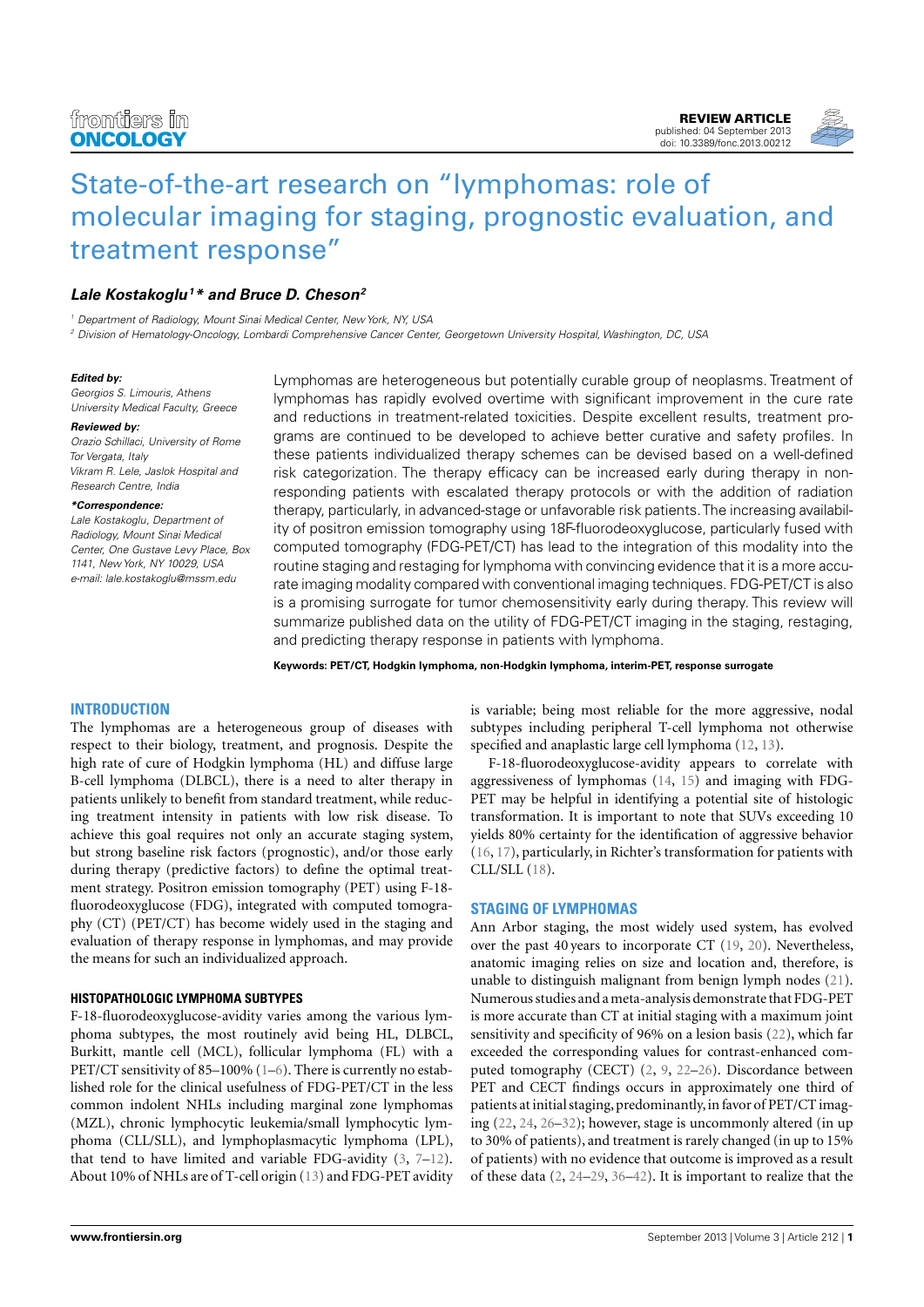widespread use of systemic chemotherapy in lymphoma patients appears to mitigate the need for a precise determination of the anatomic extent of disease; however, staging PET/CT is integral to evaluation of subsequent response to therapy.

The International Harmonization Project (IHP) recommends a baseline FDG-PET scan for HL and DLBCL because of their consistent FDG-avidity and potential curability [\(33\)](#page-5-11). For other subtypes, FDG-PET imaging is recommended for clinical trials, particularly, when response rate is the primary objective. The current National Comprehensive Cancer Network guidelines (NCCN) recommend baseline PET imaging as an essential test in HL, DLBCL, AIDS related B-cell lymphomas and as a useful test in selected cases in FL, MZL, MCL, but does not recommend it in CLL/SLL [\(34,](#page-5-12) [35\)](#page-5-13).

## **PET PLUS CECT AT STAGING**

Whether the addition of a CECT improves the sensitivity and specificity of PET/CT remains controversial [\(24,](#page-5-6) [25,](#page-5-14) [32,](#page-5-7) [41](#page-5-15)[–46\)](#page-5-16). In a series of 103 NHL and HL patients, Raanani et al. reported that the addition of CECT to PET/CT changed management in only about 10% of patients while FDG/PET resulted in a management change in almost 50% of HL patients compared with CECT alone [\(41\)](#page-5-15). However this study described neither what type of treatment changes occurred nor whether outcome was altered. In a group of 47 NHL or HL patients, Rodríguez-Vigil et al. reported no significant differences between the use of unenhanced low-dose PET/CT and contrast-enhanced full-dose PET/CT, although PET/CECT produced fewer indeterminate findings and identified a higher number of extranodal sites [\(42\)](#page-5-10). These results suggest a marginal benefit with the addition of CECT to PET examination. In current practice, management of lymphoma usually requires both CECT and low-dose FDG-PET/CT for morphologic and metabolic assessment, respectively. However, this strategy increases patient radiation exposure by up to twofold [\(45\)](#page-5-17).

Contrast-enhanced computed tomography is advisable in patients with abdominal lymphomas for distinguishing lymph nodes from non-opacified bowel loops and vessels, and where more precise measuring of node size is indicated. In rare cases with head and neck involvement, CECT may be useful to differentiate physiologic uptake from enlarged cervical lymph nodes. While in lymphomas with variable and low-grade FDG uptake including CLL/SLL and MZL, and some PTCL [\(3,](#page-4-2) [8,](#page-4-12) [14,](#page-4-6) [47,](#page-5-18) [48\)](#page-5-19), CECT should be the imaging modality of choice. Further consideration for the use of both FDG-PET and CECT includes patients who are planned to undergo radiation therapy.

## **FDG-PET IN BONE MARROW INVOLVEMENT**

Accurate assessment of the BM is crucial because it often upstages disease, leading to alterations in therapy strategy [\(5,](#page-4-13) [6\)](#page-4-1). Lymphoma involvement of the BM is more common in patients with NHL (20–30%) [\(49,](#page-5-20) [50\)](#page-5-21), especially, in indolent subtypes and MCL compared to those with HL (10%). BM biopsy is known to have a substantial false-negative rate due to the small volume of samples [\(51\)](#page-5-22), and that it does not evaluate marrow involvement outside the pelvis. The sensitivity of PET in detecting BM involvement in HL and NHL, primarily in DLBCL, is about 90 and 75%, respectively [\(52](#page-6-0)[–59\)](#page-6-1) while only a sensitivity of 50% was achieved

in indolent NHL [\(52,](#page-6-0) [53\)](#page-6-2). The lower sensitivity seen in DLBCL can be explained by discordant lymphoid infiltrates representing the low-grade component of disease that lowers the sensitivity of FDG-PET imaging [\(49,](#page-5-20) [50\)](#page-5-21). Although BMB remains essential for the diagnostic work-up only rarely do the early stage HL patients have BM involvement [\(58–](#page-6-3)[60\)](#page-6-4). BMB should no longer be recommended for staging clinically advanced HL because the marrow is virtually never involved in the absence of constitutional symptoms or other evidence of stage IV disease [\(60\)](#page-6-4). Consequently, routine BMB should be restricted to patients with NHL. Patients with DLBCL rarely have a positive bone marrow biopsy in the absence of focal or diffuse involvement by PET-CT, or who have other evidence of advanced disease and, therefore, this procedure should be restricted to those with a positive scan to assess for the presence of a discordant histology. Even in indicated patients FDG-PET should precede BMB and biopsy or MRI could be pursued for confirmation of a positive PET finding. In the post-therapy setting, one should be mindful of the reactive BM changes induced by the colony stimulating factors (i.e., G-CSF). A 4–6 week period of time should be allowed before post-therapy PET imaging in patients who have received G-CSF to minimize the risk of a false-positive interpretation of the BM.

# **EVALUATION OF RESPONSE AFTER COMPLETION OF THERAPY**

Perhaps the clearest role for the use of PET in lymphoma is in post-treatment response assessment because of its ability to distinguish fibrosis or sclerosis from residual active disease. Early studies have demonstrated a role for post-therapy FDG-PET imaging in the prediction of aggressive NHL or HL recurrence [\(61](#page-6-5)[–69\)](#page-6-6). A negative (NPV) and a positive predictive value (PPV) of 80 and 100% were reported for FDG-PET in the identification of residual aggressive NHL after completion of first-line chemotherapy [\(66\)](#page-6-7). In HL patients, studies demonstrate significantly shorter progression-free survivals (PFS) for PET-positive patients (0–4%) compared with 85–95% for those with a negative scan [\(62,](#page-6-8) [63,](#page-6-9) [68,](#page-6-10) [69\)](#page-6-6). The revised International Working Group response criteria (rIWG) incorporated FDG-PET to accurately assess post-therapy persistent masses in both NHL and HL [\(33\)](#page-5-11). The rIWG-PET interpretation criteria (i.e., IHP criteria) eliminated the terminology of "complete remission/unconfirmed (CRu)" on the basis of better response characterization provided by FDG-PET imaging. However, there is a need to prospectively validate these criteria in HL and DLBCL after first-line therapy as the majority of prior studies using IHP were based on retrospective data.

## **INDOLENT LYMPHOMAS**

Limited FDG-PET data exist for FDG-PET in low-grade NHL [\(7,](#page-4-3) [70](#page-6-11)[–74\)](#page-6-12). In 45 untreated FL patients, Le Dortz et al. reported a median PFS of 48 and 17.2 months in the PET/CT-negative and positive groups, respectively, after four or six cycles of induction immunochemotherapy [\(7\)](#page-4-3). Similar results were obtained by Bishu et al. in a retrospective review of 31 FL patients treated mainly with R-CHOP therapy [\(70\)](#page-6-11). In another series of 39 relapsed or refractory FL patients, after completion of bendamustine therapy, the percent reduction in SUVmax (70 vs. 29%) and in maximum perpendicular diameters (78 vs. 48%) were significantly greater in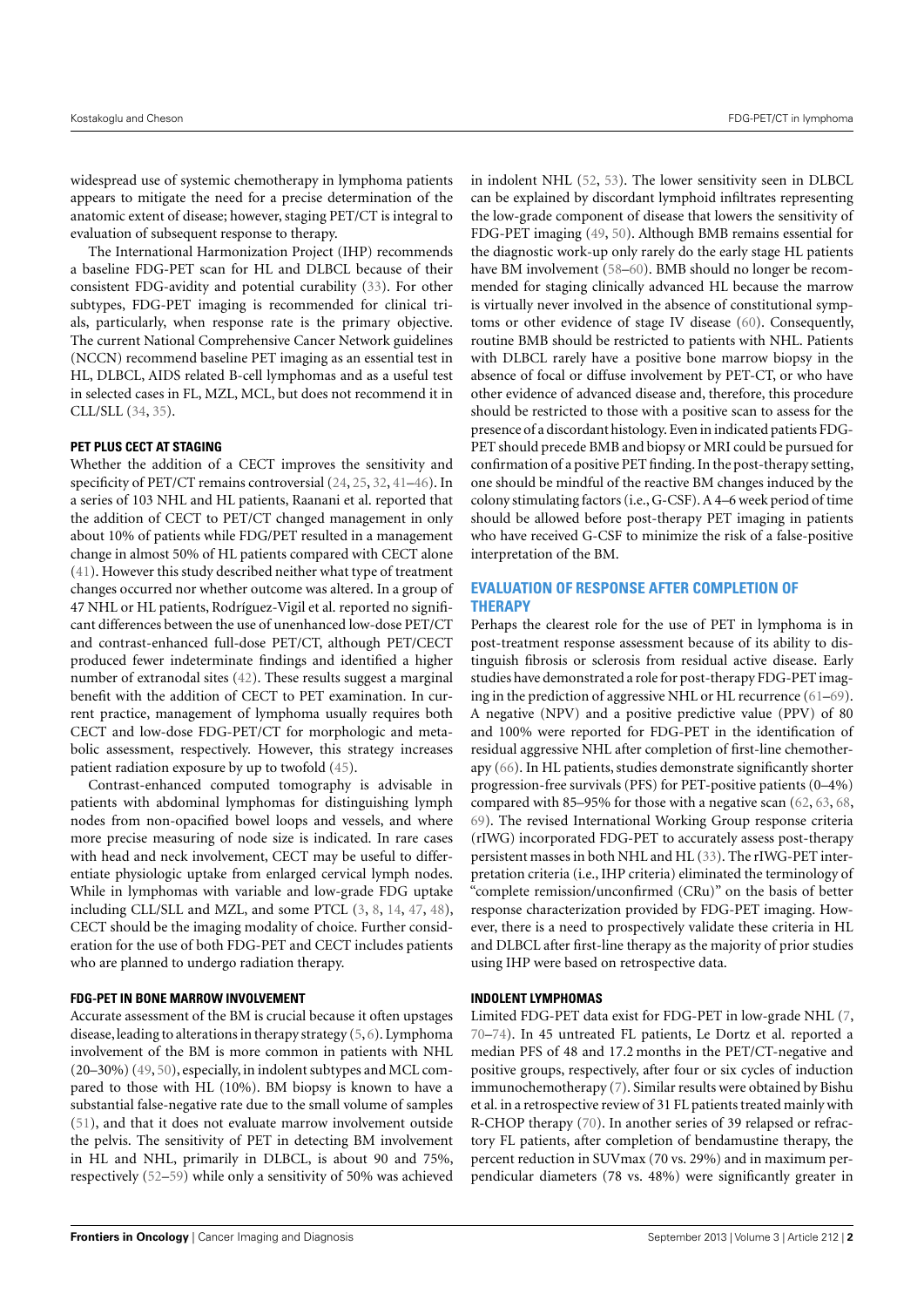patients achieving a CR than in those with non-CR [\(71\)](#page-6-13). The use of PET at the end-of-treatment in high-tumor-burden FL is supported by the emerging data. The utility of FDG-PET/CT in assessing response at the end of induction immunochemotherapy was suggested by the Primary Rituximab and Maintenance (PRIMA) study by the GELA in high-tumor-burden FL patients [\(72,](#page-6-14) [73\)](#page-6-15). Patients remaining PET-positive had a significantly inferior PFS at 42 months than in those who became PET-negative (33 vs. 71%,  $p < 0.001$ ) in a subgroup of 122 patients [\(73\)](#page-6-15). Similarly in a prospective study of 121 previously untreated high-tumor-burden FL patients at the end-of-treatment (first-line immunochemotherapy with six cycles of R-CHOP plus two cycles of rituximab, without rituximab maintenance) [\(74\)](#page-6-12). When the response was assessed using Deauville criteria, with a median follow-up of 23 months, 2 year PFS was 87% for final PET-negative vs. 51% for final PETpositive patients ( $p < 0.001$ ), respectively. End-of-treatment, but not interim scans, were predictive of 2 year OS for positive and negative scans ( $p = 0.013$ ).

## **STEM CELL TRANSPLANTATION**

A current standard treatment for relapsed or refractory HL involves high-dose chemotherapy and autologous hematopoietic stem cell transplantation (HDT/ASCT), offering long-term disease free survival in more than 50% of transplanted patients [\(75\)](#page-6-16). Favorable outcome is largely a function of chemosensitivity at the time of ASCT [\(76–](#page-6-17)[84\)](#page-7-0). In recent studies in HL, best ASCT response was obtained in patients with chemosensitive disease who were PET-negative [\(76–](#page-6-17)[80\)](#page-6-18) after salvage therapy regardless of the chemotherapy that induced the response [\(79\)](#page-6-19). A recent metaanalysis from 12 studies with 630 patients (187 HL; 313 DLBCL) reported a sensitivity of 69% and specificity of 81% [\(83\)](#page-7-1). Additionally, PET-positive disease was associated with a significantly inferior 3 year PFS or EFS (31–41%) compared with patients who had PET-negative results following salvage chemotherapy prior to ASCT (75–82%) [\(76–](#page-6-17)[78\)](#page-6-20). Similar results were obtained in a retrospective case-series of 39 primary refractory or relapsed DLBCL patients with 3 year PFS of 35 vs. 81% for patients with positive pre-ASCT PET vs. those who had a negative PET  $(p = 0.003)$  [\(85\)](#page-7-2). Consequently, post-salvage therapy FDG is recommended to differentiate patients with a better prognosis following ASCT from others with unfavorable prognosis.

## **RESPONSE EVALUATION DURING THERAPY**

Rapid response to chemotherapy is a recognized surrogate marker of chemosensitivity in both HL and DLBCL with an attendant high likelihood of a longer PFS [\(86\)](#page-7-3). Persistent FDG uptake after two to four cycles of chemotherapy is associated with relapse rates ranging from 50 to 100%, while the relapse rate in interim-PET-negative patients is usually lower than 10% [\(87](#page-7-4)[–92\)](#page-7-5). In a meta-analysis, interim FDG-PET yielded an overall sensitivity of 81% and a specificity of 97% for advanced-stage HL, and a sensitivity of 78% and a specificity of 87% for DLBCL [\(93\)](#page-7-6). Nonetheless, more recently, the results obtained for DLBCL patients were less convincing [\(94\)](#page-7-7).

In advanced-stage HL patients  $(n = 260)$ , after two cycles (PET2) of standard therapy, Gallamini et al. reported treatment failure in 86% of PET2-positive patients after a median follow-up

of 2.2 years while 95% of PET2-negative patients remained in CR [\(88\)](#page-7-8). Interim-PET results have also been shown to be a stronger predictive factor for PFS than the International Prognostic Score (IPS) [\(88,](#page-7-8) [91\)](#page-7-9). Similarly, in another non-randomized prospective study of mixed stage HL patients, Cerci et al. reported a 3-year EFS of 55 and 94% for PET2-positive and negative patients, respectively  $(p < 0.001)$  [\(95\)](#page-7-10). However, these data should also be interpreted with caution because IPS categories were not restricted to advanced-stage patients and unfavorable factors were disregarded in the stage classification.

The role of FDG-PET in the prediction of ultimate outcome is clearer in advanced-stage than early stage HL [\(93–](#page-7-6)[103\)](#page-7-11). Hutchings et al. reported a PPV of only 30% for an interim-PET after two or three cycles of ABVD chemotherapy in early stage HL [\(90,](#page-7-12) [91\)](#page-7-9) while the NPV was high at 95%. More recently, in limited stage non-bulky HL patients the enthusiasm for interim-PET imaging has been tempered with no clear difference noted between PET2 positive and negative patients with respect to PFS (87 vs. 91%;  $p = 0.57$ ) [\(98\)](#page-7-13). By contrast, end-chemotherapy PET was highly predictive of PFS (94 vs. 54%;  $p < 0.0001$ ). However, these are retrospective data with no control imposed over PET acquisition protocols and standardization of timing which are essential factors to provide reliability and reproducibility for the results.

Another important consideration is that the effectiveness of therapy has an influence on the predictive value of any given predictive marker. Using a slightly less effective chemotherapy regimen (doxorubicin, vinblastine, and gemcitabine), in a nonrandomized prospective study of early non-bulky HL, Straus et al. reported a lower than expected 2 year PFS at 88% for PET2 negative patients while the PFS was 54% in the PET2-positive group  $(p=0.0009)$ ,  $(96, 97)$  $(96, 97)$  $(96, 97)$ . Similarly, in a randomized, prospective trial by Le Roux et al. early and advanced-stage HL patients were treated with a therapeutic strategy adapted to baseline prognostic factors, interim-PET after four cycles of ABVD (PET4) and CECT [\(99\)](#page-7-16). The negative NPV and PPV for the interim FDG-PET predicting 2 year PFS were 96 and 16%, respectively (*p* < 0.0001). The inferior PPV obtained in this study is not surprising as treatment intensification schemes may negate the predictive value of PET positivity.

Based on compelling data on interim-PET in advanced-stage HL, multiple PET-directed randomized studies were initiated to determine the outcome of therapy escalation in non-responding patients as well as de-escalation in patients who achieve an early CR. But, only few have reported interim results [\(100–](#page-7-17)[104\)](#page-7-18). In the HD15 trial of the German Hodgkin Study Group (GHSG), HL patients (stages IIB, III, IV) were initially randomized to one of three induction regimens [\(102\)](#page-7-19). Those with a residual mass of at least 2.5 cm underwent a PET scan. Patients with a negative study were not further treated, whereas those with a positive scan received involved field radiation. The frequency of consolidative IFRT was only 11% compared with 70% in prior studies antedating the use of PET scans, with no difference in overall survival. In a retrospective analysis of a prospective study by Gallamini et al. in advanced-stage HL (GITIL/HD0607) when the treatment of PET2-positive patients was escalated to BEACOPP (bleomycin, etoposide, adriamycin, cyclophosphamide, vincristine, procarbazine, and prednisone) regimen the FFS was 95% in PET2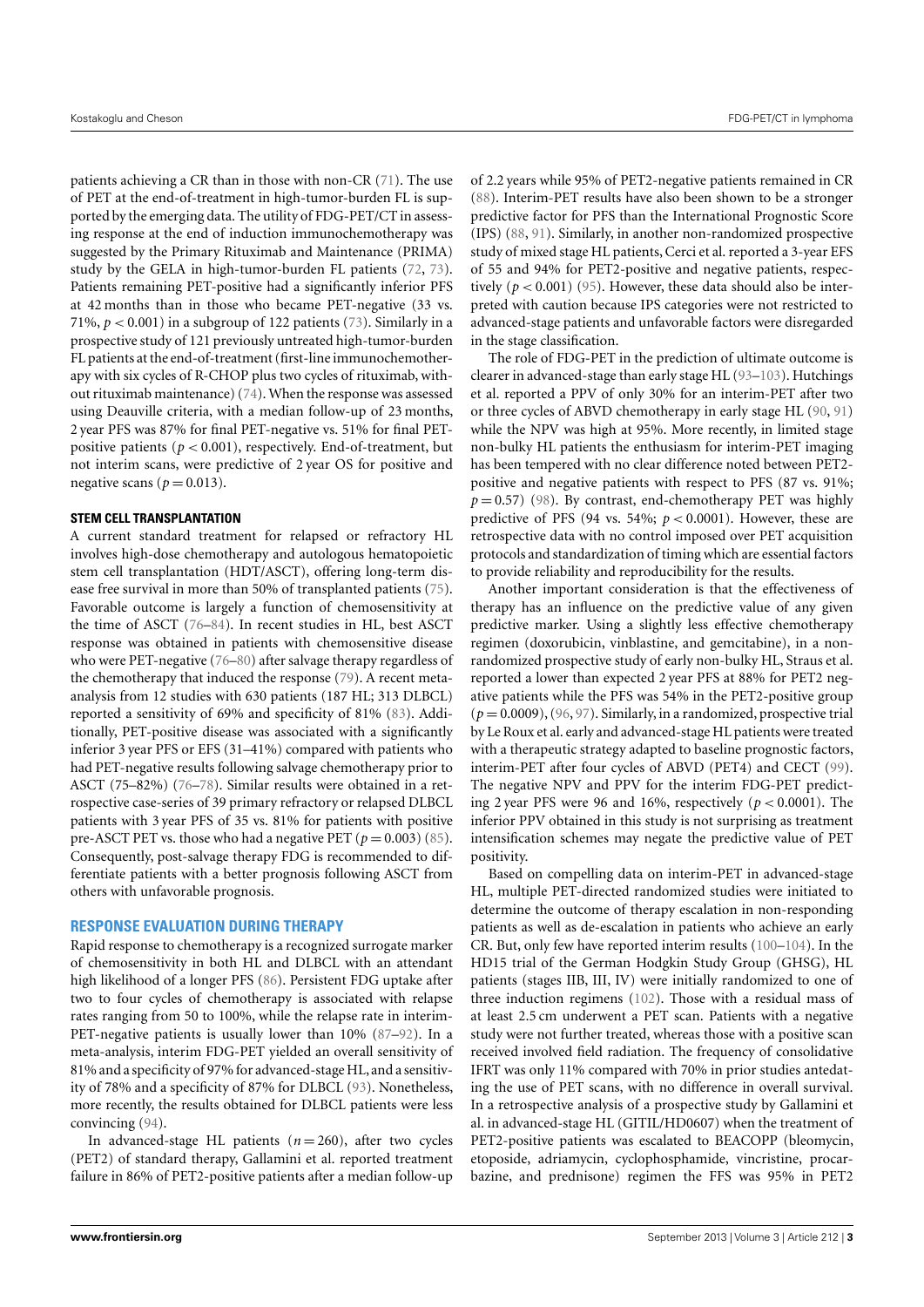negative and 62% in PET2-positive groups ( $p < 0.0001$ ) with a median follow-up of 34 months which was superior to the 15% in patients whose therapy was unchanged [\(103\)](#page-7-11). Another adaptive therapy trial in advanced-stage HL by Dann et al. using not only interim-PET results but also the IPS for stratifying patients into different therapy arms reported a 10-year PFS of 83% in interim-PET-positive patients compared with 93% for those with a negative interim-PET (ns) suggesting that unfavorable outcomes can be overcome by therapy intensification [\(100\)](#page-7-17).

In the RAPID trial, patients with limited stage disease received three cycles of ABVD [\(104\)](#page-7-18). Those who were PET-positive received an additional cycle followed by radiation therapy. The negative patients were randomized to involved field RT or observation, the latter being shown to be non-inferior. These results support the use of PET in risk-adapted strategies.

In DLBCL, while FDG-PET at completion of therapy is a good predictor of outcome, the value of an interim-PET remains controversial because of its low PPV [\(93\)](#page-7-6). Although earlier studies supported a role for an interim FDG-PET performed after two to four cycles of standard chemotherapy, the results of these and later studies varied significantly among patient groups [\(105–](#page-7-20)[107\)](#page-7-21). The 2-year PFS for the PET-negative groups was 82–93% in PETnegative while the PFS for the PET-positive groups varied from 0 to 43%. These differences in PET results may be related to varying follow-up periods, patient populations, and different types of treatments employed, i.e., standard chemotherapy alone or with immunotherapy (rituximab). To further clarify the clinical relevance of interim FDG-PET, in a risk-adapted dose-dense immunochemotherapy program, Moskowitz et al. reported similar PFS for interim-PET-positive/biopsy-negative patients and in interim-PET-negative patients during a follow-up of 44 months [\(94\)](#page-7-7). In PET-positive patients, repeat biopsy was negative in 87%, and 51% of these patients remained progression-free after consolidation therapy during follow-up.

To date, the majority of interim FDG-PET studies have used visual criteria. However, the results of the GELA trial (LNH2007- 3B) of 85 high-risk DLBCL patients suggested that those patients whose tumors had a percent SUV change (∆SUVmax) of >66% between baseline and after two cycles of therapy (2 year PFS 77 vs. 57%;  $p = 0.028$ ) and >70% between baseline and after four cycles (2 year PFS 83 vs. 40%;  $p < 0.0001$ ) could be spared high-dose therapy [\(108\)](#page-7-22). On the contrary, outcomes did not differ significantly whether PET2 and PET4 were visually positive or negative. The GAINED trial by the same investigators is designed to further demonstrate the superiority of quantitative approach over visual interpretation [\(109\)](#page-7-23).

In summary, in advanced-stage HL, encouraging data exist on the effectiveness of interim FDG-PET/CT as a surrogate for chemosensitivity. However, there is limited evidence that changing treatment based solely on interim-PET-CT results improves patient outcome. Interim-PET-adapted therapy strategies should be pursued only in a clinical trial setting until the value of interim-PET is proven by ongoing prospective, "response-adapted" therapy trials. The role of FDG-PET in DLBCL and early stage HL are not supported by the available data. Furthermore, there is no evidence to suggest that an early therapy change in the poorly responding patients will translate into a survival benefit.

## **SURVEILLANCE FOLLOWING FIRST-LINE THERAPY**

Despite improvements in survival rates, relapses occur in approximately 30–50% of advanced-stage HL and DLBCL patients following first-line therapy [\(110–](#page-7-24)[112\)](#page-8-0). In a meta-analysis, the sensitivity and specificity of FDG-PET in identifying disease relapse for HL were 50–100 and 67–100%, respectively, and for NHL 33–77 and 82–100%, respectively, irrespective of a residual mass on CT [\(113\)](#page-8-1). In a recent study of HL and aggressive NHL, more than 60% of relapses were diagnosed clinically, especially, in aggressive NHL and in cases with extranodal involvement. Although HL relapses were more commonly detected by FDG-PET scans because of clinically silent disease, no survival benefit was proven [\(114\)](#page-8-2). In another study of 421 patients with mixed histologies including HL, aggressive NHL, and FL after first complete remission, serial six monthly FDG-PET scans enabled detection of relapse within 18 months of therapy [\(115\)](#page-8-3). There are also conflicting results reporting a PPV of only 30% for FDG-PET in HL patients [\(116\)](#page-8-4).

In summary, survival does not appear to be affected by mode of detection of recurrent lymphoma or the frequency of imaging. The low PPV associated with follow-up FDG-PET scans negates their clinical value in identifying patients who would benefit from additional treatment [\(117,](#page-8-5) [118\)](#page-8-6).

## **GENERAL CONSIDERATIONS AND RECOMMENDATIONS TIMING OF FDG-PET IMAGING**

- Interim-PET should be scheduled within 4–5 days of start of the subsequent therapy cycle to minimize false-positive results produced by the florid inflammatory response that peaks at around day 10 of chemotherapy initiation [\(118,](#page-8-6) [119\)](#page-8-7).
- The timing of FDG-PET studies after chemotherapy completion is more flexible, a 6- to 8-week window after end of therapy should be observed to allow for inflammation to subside and to minimize false-positive results caused by the inflammatory response associated with rituximab therapy [\(120\)](#page-8-8).
- Although, the bulk of existing data supports the use of interim-PET after two cycles of treatment in HL, there is no established optimal timing with regards to therapy cycles. If and when a paradigm shift toward tailored approach is established, performing PET after two cycles seems reasonable. There is also evidence that PET after one cycle has a high negative predictive value with respect to PFS [\(121,](#page-8-9) [122\)](#page-8-10).

## **STANDARDIZATION OF FDG-PET INTERPRETATION**

- The International Harmonization Project criteria were developed for evaluation of response after completion of therapy. IHP criteria use the mediastinal blood pool as an internal reference for lesions of 2.0 cm or larger to discriminate a positive finding from a negative [\(118\)](#page-8-6).
- To increase the specificity of PET readings, the definition of a positive interim-PET result has evolved from any uptake above background to uptake intensity that is equal to the mediastinal blood pool, i.e., IHP criteria [\(118\)](#page-8-6), and more recently to an intensity exceeding the background in the liver [\(122,](#page-8-10) [123\)](#page-8-11).
- For interim-PET readings, a relatively high cut off is appropriate to measure chemosensitivity. Recently proposed "Deauville criteria" yield a flexible reading scheme suitable for different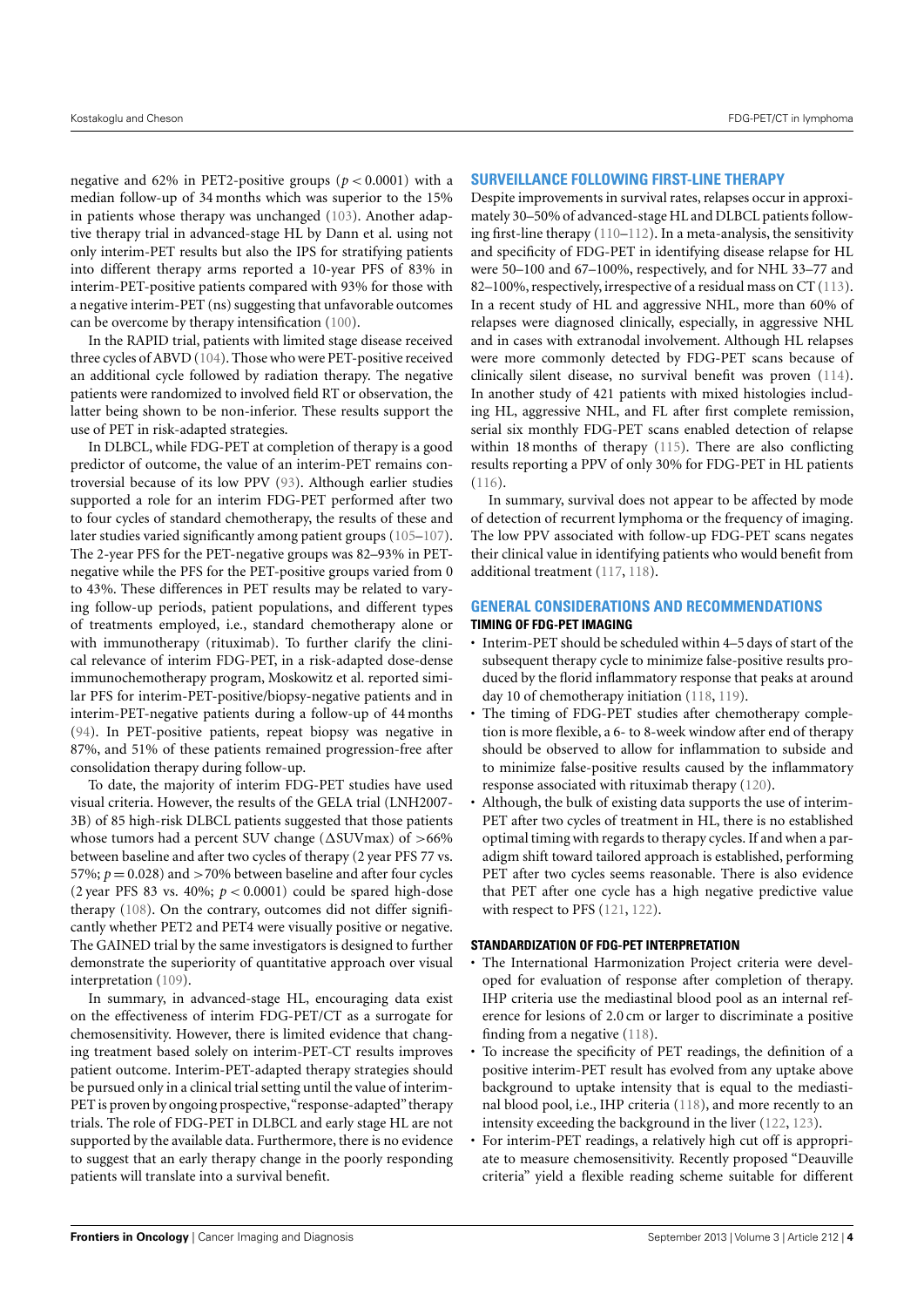positivity thresholds to adjust for the intended treatment end-points [\(122,](#page-8-10) [123\)](#page-8-11).

- Deauville criteria have recently been validated in a retrospective cohort of 260 advanced-stage HL patients treated with ABVD [\(124\)](#page-8-12). After a mean follow-up of 27.2 months, the 3 year PFS of PET2-positive and negative patients were 28 and 95%, respectively ( $p < 0.001$ ). The binary concordance between paired reviewers was high (k Cohen: 0.84).
- The widely recognized challenge to the integration of interim-PET into management schemes is the variability and the high false-positive rates associated with visual evaluation, particularly in those with bulky residual masses.

## **SEMI-QUANTITATIVE EVALUATION**

- Metabolic changes determined by the SUV which is adjusted for body weight and administered activity, provide a continuous and objective scheme of measurements that are more compatible with the kinetics of *in vivo* therapy response.
- The change in tumor SUVmax before and after treatment can be used as a measure of response. However, strict adherence to protocols for all imaging periods are necessary because SUV measurements depend on multiple variables including time interval after injection, blood glucose level, body weight, and technical PET parameters.
- The use of quantitation to improve upon visual assessment was explored in DLBCL after two and four cycles of chemotherapy by Casasnovas et al. [\(108,](#page-7-22) [125\)](#page-8-13). The results of this study have

## **REFERENCES**

- <span id="page-4-0"></span>1. Thill R, Neuerburg J, Fabry U, Cremerius U, Wagenknecht G, Hellwig D, et al. Comparison of findings with 18-FDG PET and CT in pretherapeutic staging of malignant lymphoma. *Nuklearmedizin* (1997) **36**:234–9.
- <span id="page-4-10"></span>2. Buchmann I, Reinhardt M, Elsner K, Bunjes D, Altehoefer C, Finke J, et al. 2-(fluorine-18)fluoro-2 deoxy-p-glucose positron emission tomography in the detection and staging of malignant lymphoma. A bicentertrial. *Cancer* (2001) **91**:889–999. doi[:10.1002/](http://dx.doi.org/10.1002/1097-0142(20010301)91:5<889::AID-CNCR1078>3.3.CO;2-X) [1097-0142\(20010301\)91:5<889:](http://dx.doi.org/10.1002/1097-0142(20010301)91:5<889::AID-CNCR1078>3.3.CO;2-X) [:AID-CNCR1078>3.3.CO;2-X](http://dx.doi.org/10.1002/1097-0142(20010301)91:5<889::AID-CNCR1078>3.3.CO;2-X)
- <span id="page-4-2"></span>3. Elstrom R, Guan L, Baker G, Nakhoda K, Vergilio JA, Zhuang H, et al. Utility of FDG-PET scanning in lymphoma by WHO classification. *Blood* (2003) **101**:3875–6. doi[:10.1182/blood-2002-09-2778](http://dx.doi.org/10.1182/blood-2002-09-2778)
- 4. Alavi A, Shrikanthan S, Aydin A, Talanow R, Schuster S. Fluorodeoxyglucosepositron-emission tomography findings in mantle cell lymphoma. *Clin Lymphoma Myeloma Leuk* (2011) **11**:261–6. doi[:10.1016/j.clml.2011.03.013](http://dx.doi.org/10.1016/j.clml.2011.03.013)
- <span id="page-4-13"></span>5. Brepoels L, Stroobants S, De Wever W, Dierickx D, Vandenberghe P, Thomas J, et al. Positron

emission tomography in mantle cell lymphoma. *Leuk Lymphoma* (2008) **49**:1693–701. doi[:10.1080/](http://dx.doi.org/10.1080/10428190802216707) [10428190802216707](http://dx.doi.org/10.1080/10428190802216707)

- <span id="page-4-1"></span>6. Bodet-Milin C, Touzeau C, Leux C, Sahin M, Moreau A, Maisonneuve H, et al. Prognostic impact of 18F-fluoro-deoxyglucose positron emission tomography in untreated mantle cell lymphoma: a retrospective study from the GOELAMS group. *Eur J Nucl Med Mol Imaging* (2010) **37**:1633–42. doi[:10.1007/](http://dx.doi.org/10.1007/s00259-010-1469-2) [s00259-010-1469-2](http://dx.doi.org/10.1007/s00259-010-1469-2)
- <span id="page-4-3"></span>7. Le Dortz L, De Guibert S, Bayat S, Devillers A, Houot R, Rolland Y, et al. Diagnostic and prognostic impact of (18)F-FDG PET/CT in follicular lymphoma. *Eur J Nucl Med Mol Imaging* (2010) **37**. doi: [10.1007/s00259-010-1539-5](http://dx.doi.org/10.1007/s00259-010-1539-5)
- <span id="page-4-12"></span>8. Wöhrer S, Jaeger U, Kletter K, Becherer A, Hauswirth A, Turetschek K, et al. 18Ffluorodeoxy-glucose emission tomography (18F-FDG-PET) visualizes follicular lymphoma irrespective of grading. *Ann Oncol* (2006) **17**:780–4. doi[:10.1093/annonc/mdl014](http://dx.doi.org/10.1093/annonc/mdl014)
- <span id="page-4-11"></span>9. Jerusalem G, Beguin Y, Najjar F, Hustinx R, Fassotte MF, Rigo P, et al. Positron emission tomography (PET) with 18Ffluorodeoxyglucose (18F-FDG)

been previously discussed in Section"Early Response Evaluation during Therapy."

• Further studies are needed to define a widely accepted semiquantitative approach for lymphoma, probably with slightly different values for each subtype.

## **FUTURE DIRECTIONS IN QUANTITATIVE PET ASSESSMENTS**

- Disease bulk at initial presentation has long been a known adverse prognostic factor, particularly in early stage HL [\(126\)](#page-8-14). Several methods can be used to measure disease bulk, including the mediastinal-thoracic ratio and maximum size of the largest mass. However, studies are underway to evaluate PETbased metabolic tumor volume (MTV) or total lesion glycolysis (TLG) as more accurate methods to determine disease burden by accounting for the whole body tumor volume using sophisticated software systems [\(127](#page-8-15)[–130\)](#page-8-16).
- Preliminary MTV data are available for patients with DLBCL [\(131,](#page-8-17) [132\)](#page-8-18). In 169 stage II-III DLBCL patients treated with R-CHOP, multivariate analysis revealed an association between high MTV group and lower PFS and OS during a median followup of 36 months ( $p < 0.001$ ), but not with stage III ( $p = 0.054$ ) [\(131\)](#page-8-17). These results suggest a higher predictive power for MTV compared to Ann Arbor staging in DLBCL patients.
- The prognostic value of these automated volumetric methods will be determined after the establishment of the optimal method for determining the most accurate tumor volume.

for the staging of low-grade non-Hodgkin's lymphoma (NHL). *Ann Oncol* (2001) **12**:825–30. doi[:10.1023/A:1011169332265](http://dx.doi.org/10.1023/A:1011169332265)

- 10. Perry C, Herishanu Y, Metzer U, Bairey O, Ruchlemer R, Trejo L, et al. Diagnostic accuracy of PET/CT in patients with extranodal marginal zone MALT lymphoma. *Eur J Haematol* (2007) **79**:205–9. doi[:10.1111/j.1600-0609.2007.](http://dx.doi.org/10.1111/j.1600-0609.2007.00895.x) 00895 x
- 11. Tsukamoto N, Kojima M, Hasegawa M, Oriuchi N, Matsushima T, Yokohama A, et al. The usefulness of 18F fluorodeoxyglucose positron emission tomography (18F-FDG-PET) and a comparison of 18F-FDG-PET with 67 gallium scintigraphy in the evaluation of lymphoma: relation to histologic subtypes based on the World Health Organization classification. *Cancer* (2007) **110**:652–9.
- <span id="page-4-4"></span>12. Weiler-Sagie M, Bushelev O, Epelbaum R, Dann EJ, Haim N, Avivi I, et al. 18F-FDG avidity in lymphoma readdressed: a study of 766 patients. *J Nucl Med* (2010) **51**:25–30. doi[:10.](http://dx.doi.org/10.2967/jnumed.109.067892) [2967/jnumed.109.067892](http://dx.doi.org/10.2967/jnumed.109.067892)
- <span id="page-4-5"></span>13. Kako S, Izutsu K, Ota Y, Minatani Y, Sugaya M, Momose T, et al. FDG-PET in T-cell and NK-cell

neoplasms. *Ann Oncol* (2007) **18**:1685–90. doi[:10.1093/annonc/](http://dx.doi.org/10.1093/annonc/mdm265) [mdm265](http://dx.doi.org/10.1093/annonc/mdm265)

- <span id="page-4-6"></span>14. Tan D, Horning SJ. Follicular lymphoma: clinical features and treatment. *Hematol Oncol Clin North Am* (2008) **22**:863–82. doi: [10.1016/j.hoc.2008.07.013](http://dx.doi.org/10.1016/j.hoc.2008.07.013)
- <span id="page-4-7"></span>15. Montoto S, Davies AJ, Matthews J, Calaminici M, Norton AJ, Amess J, et al. Risk and clinical implications of transformation of follicular lymphoma to diffuse large B-cell lymphoma. *J Clin Oncol* (2007) **25**:2426–33. doi[:10.1200/](http://dx.doi.org/10.1200/JCO.2006.09.3260) [JCO.2006.09.3260](http://dx.doi.org/10.1200/JCO.2006.09.3260)
- <span id="page-4-8"></span>16. Noy A, Schöder H, Gönen M, Weissler M, Ertelt K, Cohler C, et al. The majority of transformed lymphomas have high standardized uptake values (SUVs) on positron emission tomography (PET) scanning similar to diffuse large Bcell lymphoma (DLBCL). *Ann Oncol* (2009) **20**:508–12. doi[:10.](http://dx.doi.org/10.1093/annonc/mdn657) [1093/annonc/mdn657](http://dx.doi.org/10.1093/annonc/mdn657)
- <span id="page-4-9"></span>17. Schöder H, Noy A, Gönen M, Weng L, Green D, Erdi YE, et al. Intensity of 18 fluorodeoxyglucose uptake in positron emission tomography distinguishes between indolent and aggressive non-Hodgkin's lymphoma. *J Clin Oncol* (2005) **23**:4643–51. doi[:10.1200/](http://dx.doi.org/10.1200/JCO.2005.12.072) [JCO.2005.12.072](http://dx.doi.org/10.1200/JCO.2005.12.072)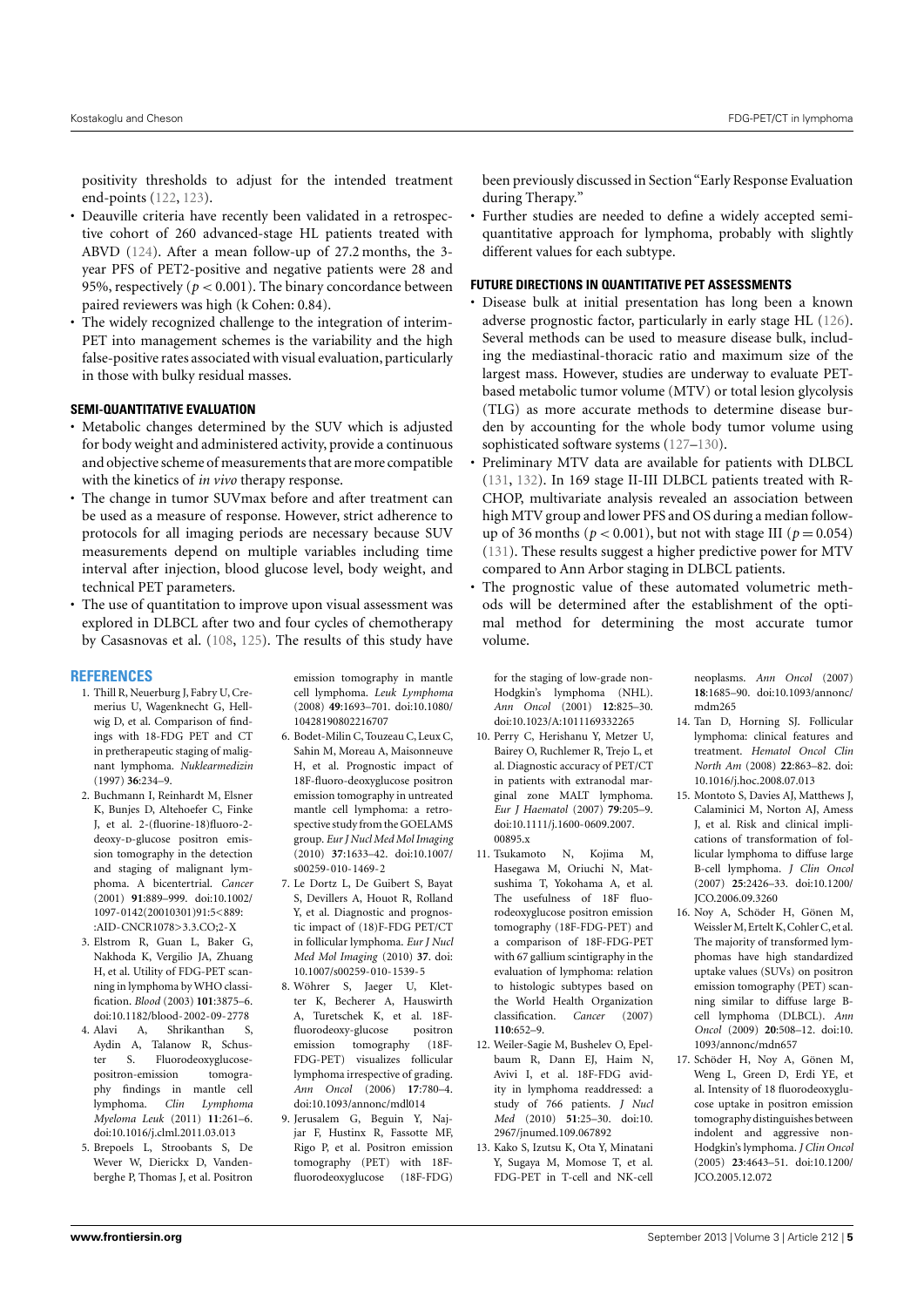- <span id="page-5-0"></span>18. Bruzzi JF, Macapinlac H, Tsimberidou AM, Truong MT, Keating MJ, Marom EM, et al. Detection of Richter's transformation of chronic lymphocytic leukemia by PET/CT. *J Nucl Med* (2006) **47**:1267–73.
- <span id="page-5-1"></span>19. Lister TA, Crowther D, Sutcliffe SB, Glatstein E, Canellos GP, Young RC, et al. Report of a committee convened to discuss the evaluation and staging of patients with Hodgkin's disease: Cotswald meeting. *J Clin Oncol* (1989) **7**:1630–6.
- <span id="page-5-2"></span>20. Rosenberg S. Validity of the Ann Arbor staging system classification for the non-Hodgkin's lymphomas. *Cancer Treat Rep* (1977) **61**:1023–7.
- <span id="page-5-3"></span>21. Nyman R, Forsgren G, Glimelius B. Long-term follow-up of residual mediastinal masses in treated Hodgkin's disease using MR imaging. *Acta Radiol* (1996) **37**:323–6. doi[:10.3109/02841859609177659](http://dx.doi.org/10.3109/02841859609177659)
- <span id="page-5-4"></span>22. Isasi CR, Lu P, Blaufox MD. A metaanalysis of 18F-2-deoxy-2-fluoro-n-glucose positron emission tomography in the staging and restaging of patients with lymphoma. *Cancer* (2005) **104**:1066– 74. doi[:10.1002/cncr.21253](http://dx.doi.org/10.1002/cncr.21253)
- 23. Moog F, Bangerter M, Diederichs CG, Guhlmann A, Merkle E, Frickhofen N, et al. Extranodal malignant lymphoma: detection with FDG PET versus CT. *Radiology* (1998) **206**:475–81.
- <span id="page-5-6"></span>24. Hutchings M, Loft A, Hansen M, Pedersen LM, Berthelsen AK, Keiding S, et al. Position emission tomography with or without computed tomography in the primary staging of Hodgkin's lymphoma. *Haematologica* (2006) **91**:482–9.
- <span id="page-5-14"></span>25. Schaefer NG, Hany TF, Taverna C, Seifert B, Stumpe KD, von Schulthess GK, et al. Non-Hodgkin lymphoma and Hodgkin disease: coregistered FDG PET and CT at staging and restaging – do we need contrast-enhanced CT? *Radiology* (2004) **232**:823–9. doi[:10.](http://dx.doi.org/10.1148/radiol.2323030985) [1148/radiol.2323030985](http://dx.doi.org/10.1148/radiol.2323030985)
- <span id="page-5-5"></span>26. Naumann R, Beuthien-Baumann B, Reiss A, Schulze J, Hänel A, Bredow J, et al. Substantial impact of FDG-PET imaging on the therapy decision in patients with earlystage Hodgkin's lymphoma. *Br J Cancer* (2004) **90**:620–5. doi[:10.](http://dx.doi.org/10.1038/sj.bjc.6601561) [1038/sj.bjc.6601561](http://dx.doi.org/10.1038/sj.bjc.6601561)
- 27. Bangerter M, Moog F, Buchmann I, Kotzerke J, Griesshammer M, Hafner M, et al. Wholebody 2-[18F]-fluoro-2-deoxy-Dglucose positron emission tomography (FDG-PET) for accurate

staging of Hodgkin's disease. *Ann Oncol* (1998) **9**:1117–22. doi[:10.](http://dx.doi.org/10.1023/A:1008486928190) [1023/A:1008486928190](http://dx.doi.org/10.1023/A:1008486928190)

- 28. Weihrauch MR, Re D, Bischoff S, Dietlein M, Scheidhauer K, Krug B, et al. Whole-body positron emission tomography using 18Ffluorodeoxyglucose for initial staging of patients with Hodgkin's disease. *Ann Hematol* (2002) **81**:20–5. doi[:10.1007/s00277-001-0390-y](http://dx.doi.org/10.1007/s00277-001-0390-y)
- <span id="page-5-8"></span>29. Jerusalem G, Beguin Y, Fassotte MF, Najjar F, Paulus P, Rigo P, et al. Whole-body positron emission tomography using 18Ffluorodeoxyglucose compared to standard procedures for staging patients with Hodgkin's disease. *Haematologica* (2001) **86**:266–73.
- 30. Picardi M, Soricelli A, Grimaldi F, Nicolai E, Gallamini A, Pane F. Fused FDG-PET/contrastenhanced CT detects occult subdiaphragmatic involvement of Hodgkin's lymphoma thereby identifying patients requiring six cycles of anthracyclinecontaining chemotherapy and consolidation radiation of spleen. *Ann Oncol* (2011) **22**:671–80. doi[:10.1093/annonc/mdq403](http://dx.doi.org/10.1093/annonc/mdq403)
- 31. Carr R, Barrington SF, Madan B, O'Doherty MJ, Saunders CA, van der Walt J, et al. Detection of lymphoma in bone marrow by wholebody positron emission tomography. *Blood* (1998) **91**:3340–6.
- <span id="page-5-7"></span>32. Tatsumi M, Cohade C, Nakamoto Y, Fishman EK, Wahl RL. Direct comparison of FDG PET and CT findings in patients with lymphoma: initial experience. *Radiology* (2005) **237**:1038–45. doi[:10.](http://dx.doi.org/10.1148/radiol.2373040555) [1148/radiol.2373040555](http://dx.doi.org/10.1148/radiol.2373040555)
- <span id="page-5-11"></span>33. Cheson BD, Pfistner B, Juweid ME, Gascoyne RD, Specht L, Horning SJ, et al. Revised response criteria for malignant lymphoma. *J Clin Oncol* (2007) **25**:579–86. doi[:10.](http://dx.doi.org/10.1200/JCO.2006.09.2403) [1200/JCO.2006.09.2403](http://dx.doi.org/10.1200/JCO.2006.09.2403)
- <span id="page-5-12"></span>34. National Comprehensive Cancer Network. *Hodgkin Lymphoma. NCCN v2* (2012). Available at: [http:](http://www.nccn.org/professionals/physician_gls/pdf/hodgkins.pdf) [//www.nccn.org/professionals/](http://www.nccn.org/professionals/physician_gls/pdf/hodgkins.pdf) [physician\\_gls/pdf/hodgkins.pdf](http://www.nccn.org/professionals/physician_gls/pdf/hodgkins.pdf)
- <span id="page-5-13"></span>35. National Comprehensive Cancer Network. *Non-Hodgkin Lymphoma. NCCN v3* (2012). Available at: [http:](http://www.nccn.org/professionals/physician_gls/pdf/nhl.pdf) [//www.nccn.org/professionals/](http://www.nccn.org/professionals/physician_gls/pdf/nhl.pdf) [physician\\_gls/pdf/nhl.pdf](http://www.nccn.org/professionals/physician_gls/pdf/nhl.pdf)
- <span id="page-5-9"></span>36. Partridge S, Timothy A, O'Doherty MJ, Hain SF, Rankin S, Mikhaeel G. 2-Fluorine-18-fluoro-2-deoxy-D glucose positron emission tomography in the pretreatment staging of Hodgkin disease:

influence on patient management in a single institution. *Ann Oncol* (2000) **11**:1273–9. doi[:10.1023/A:1008368330519](http://dx.doi.org/10.1023/A:1008368330519)

- 37. Pelosi E, Pregno P, Penna D, Deandreis D, Chiappella A, Limerutti G, et al. Role of whole body [18F] fluorodeoxyglucose positron emission tomography/computed tomography (FDG-PET/CT) and conventional techniques in the staging of patients with Hodgkin and aggressive non-Hodgkin lymphoma. *Radiol Med* (2008) **113**:578–90. doi[:10.1007/s11547-008-0264-7](http://dx.doi.org/10.1007/s11547-008-0264-7)
- 38. Rigacci L, Vitolo U, Nassi L, Merli F, Gallamini A, Pregno P, et al. Positron emission tomography in the staging of patients with Hodgkin's lymphoma: a prospective multicentric study by the Intergruppo Italiano Linfomi. *Ann Hematol* (2007) **86**:897–903. doi: [10.1007/s00277-007-0356-9](http://dx.doi.org/10.1007/s00277-007-0356-9)
- 39. Wirth A, Seymour JF, Hicks RJ, Ware R, Fisher R, Prince M, et al. Fluorine-18 flurordeoxyglucose positron emission tomography, gallium-67 scintigraphy, and conventional staging for Hodgkin's disease and non-Hodgkin's lymphoma. *Am J Med* (2002) **112**:262–8. doi[:10.1016/S0002-](http://dx.doi.org/10.1016/S0002-9343(01)01117-2) [9343\(01\)01117-2](http://dx.doi.org/10.1016/S0002-9343(01)01117-2)
- 40. Munker R, Glass J, Griffeth LK, Sattar T, Zamani R, Heldmann M, et al. Contribution of PET imaging to the initial staging and prognosis of patients with Hodgkin's disease. *Ann Oncol* (2004) **15**:1699– 704. doi[:10.1093/annonc/mdh426](http://dx.doi.org/10.1093/annonc/mdh426)
- <span id="page-5-15"></span>41. Raanani P, Shasha Y, Perry C, Metser U, Naparstek E, Apter S, et al. Is CT scan still necessary for staging in Hodgkin and non-Hodgkin lymphoma patients in the PET/CT era? *Ann Oncol* (2006) **17**:117–22. doi[:10.1093/](http://dx.doi.org/10.1093/annonc/mdj024) [annonc/mdj024](http://dx.doi.org/10.1093/annonc/mdj024)
- <span id="page-5-10"></span>42. Rodríguez-Vigil B, Gómez-León N, Pinilla I, Hernández-Maraver D, Coya J, Martín-Curto L, et al. PET/CT in lymphoma: prospective study of enhanced full-dose PET/CT versus unenhanced low dose PET/CT. *J Nucl Med* (2006) **47**:1643–8.
- 43. Kabickova E, Sumerauer D, Cumlivska E, Drahokoupilova E, Nekolna M, Chanova M, et al. Comparison of 18F-FDG-PET and standard procedures for the pretreatment staging of children and adolescents with Hodgkin's disease. *Eur J Nucl Med Mol Imaging* (2006) **33**:1025–31. doi[:10.1007/s00259-005-0019-9](http://dx.doi.org/10.1007/s00259-005-0019-9)
- 44. Elstrom RL, Leonard JP, Coleman M, Brown RK. Combined PET and low-dose, noncontrast CT scanning obviates the need for additional diagnostic contrastenhanced CT scans in patients undergoing staging or restaging for lymphoma. *Ann Oncol* (2008) **19**:1770–3. doi[:10.1093/](http://dx.doi.org/10.1093/annonc/mdn282) [annonc/mdn282](http://dx.doi.org/10.1093/annonc/mdn282)
- <span id="page-5-17"></span>45. Brix G, Lechel U, Glatting G, Ziegler SI, Münzing W, Müller SP, et al. Radiation exposure of patients undergoing whole-body dual-modality 18F-FDG PET/CT examinations. *J Nucl Med* (2005) **46**:608.
- <span id="page-5-16"></span>46. Pinilla I, Gómez-León N, Del Campo-Del Val L, et al. Diagnostic value of CT, PET and combined PET/CT performed with low-dose unenhanced CT and fulldose enhanced CT in the initial staging of lymphoma. *Q J Nucl Med Mol Imaging* (2011) **55**:567– 75.
- <span id="page-5-18"></span>47. Beal KP, Yeung HW, Yahalom J. FDG-PET scanning for detection and staging of extranodal marginal zone lymphomas of the MALT type: a report of 42 cases. *Ann Oncol* (2005) **16**:473–80. doi[:10.](http://dx.doi.org/10.1093/annonc/mdi093) [1093/annonc/mdi093](http://dx.doi.org/10.1093/annonc/mdi093)
- <span id="page-5-19"></span>48. Hoffmann M, Wöhrer S, Becherer A, Chott A, Streubel B, Kletter K, et al. 18F-fluoro-deoxyglucose positron emission tomography in lymphoma of mucosaassociated lymphoid tissue: histology makes the difference. *Ann Oncol* (2006) **17**:1761–5. doi[:10.](http://dx.doi.org/10.1093/annonc/mdl295) [1093/annonc/mdl295](http://dx.doi.org/10.1093/annonc/mdl295)
- <span id="page-5-20"></span>49. Chung R, Lai R, Wei P, Lee J, Hanson J, Belch AR, et al. Concordant but not discordant bone marrow involvement in diffuse large B-cell lymphoma predicts a poor clinical outcome independent of the International prognostic index. *Blood* (2007) **110**:1278–82. doi[:10.1182/](http://dx.doi.org/10.1182/blood-2007-01-070300) [blood-2007-01-070300](http://dx.doi.org/10.1182/blood-2007-01-070300)
- <span id="page-5-21"></span>50. Campbell J, Seymour JE, Matthews J, Wolf M, Stone J, Juneja S. The prognostic impact of bone marrow involvement in patients with diffuse large cell lymphoma varies according to the degree of infiltration and presence of discordant marrow involvement. *J Eur J Haematol* (2006) **76**:473. doi[:10.1111/j.1600-0609.2006.](http://dx.doi.org/10.1111/j.1600-0609.2006.00644.x) [00644.x](http://dx.doi.org/10.1111/j.1600-0609.2006.00644.x)
- <span id="page-5-22"></span>51. Pakos EE, Fotopoulos AD, Ioannidis JP. 18F FDG PET for evaluation of bone marrow infiltration in staging of lymphoma: a meta-analysis. *J Nucl Med* (2005) **46**:958–63.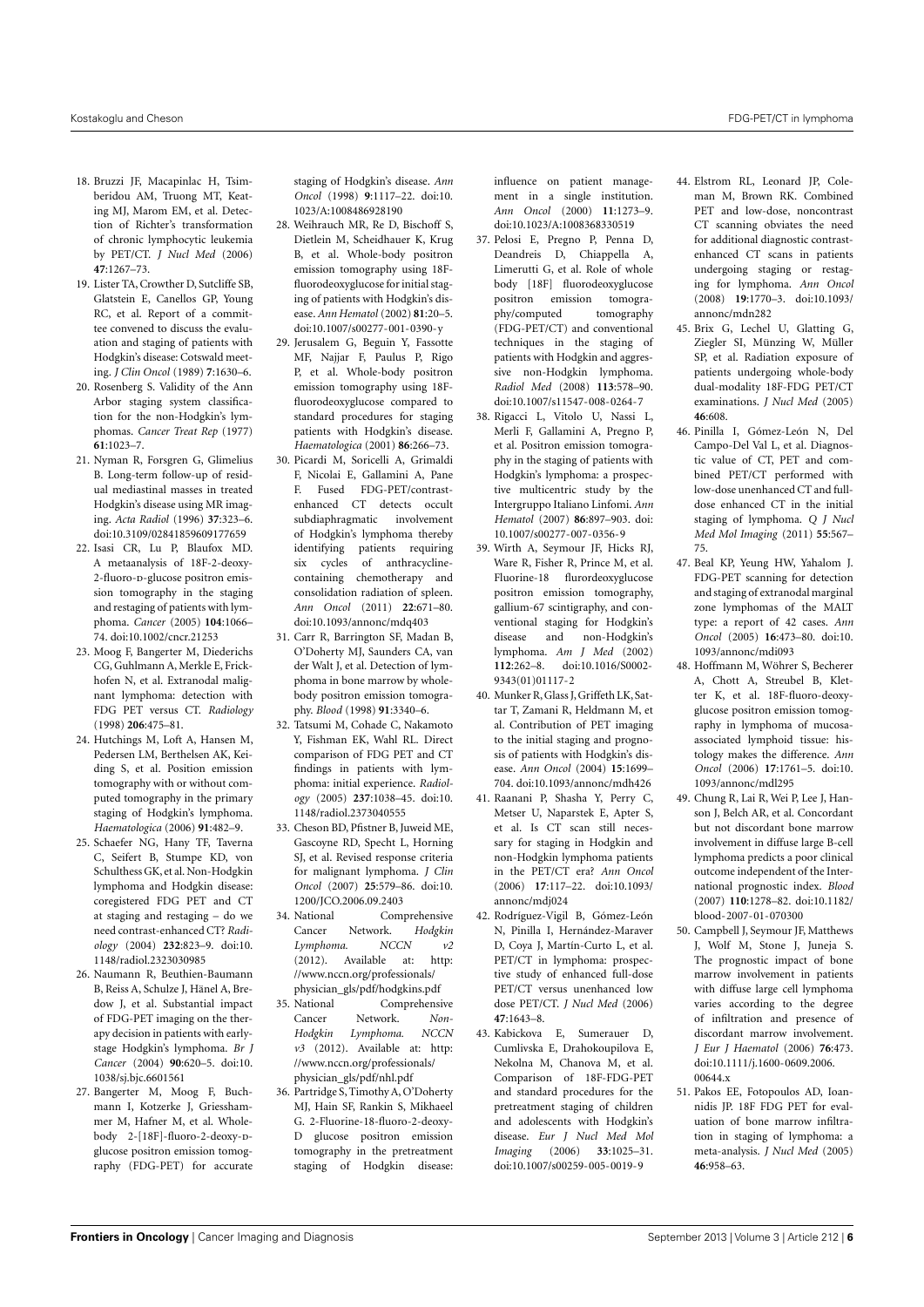- <span id="page-6-0"></span>52. Wu LM, Chen FY, Jiang XX, Gu HY, Yin Y, Xu JR. (18)F-FDG PET, combined FDG-PET/CT and MRI for evaluation of bone marrow infiltration in staging of lymphoma: a systematic review and meta-analysis. *Eur J Radiol* (2012) **8**:303–11. doi[:10.1016/j.](http://dx.doi.org/10.1016/j.ejrad.2010.11.020) [ejrad.2010.11.020](http://dx.doi.org/10.1016/j.ejrad.2010.11.020)
- <span id="page-6-2"></span>53. Wang J, Weiss LM, Chang KL, Slovak ML, Gaal K, Forman SJ, et al. Diagnostic utility of bilateral bone marrow examination: significance of morphologic and ancillary technique study in malignancy. *Cancer* (2002) **94**:1522–31. doi[:10.1002/](http://dx.doi.org/10.1002/cncr.10364) [cncr.10364](http://dx.doi.org/10.1002/cncr.10364)
- 54. Chen YK, Yeh CL, Tsui CC, Liang JA, Chen JH, Kao CH. F-18 FDG PET for evaluation of bone marrow involvement in non-Hodgkin lymphoma: a meta-analysis. *Clin Nucl Med* (2011) **36**:553–9. doi[:10.](http://dx.doi.org/10.1097/RLU.0b013e318217aeff) [1097/RLU.0b013e318217aeff](http://dx.doi.org/10.1097/RLU.0b013e318217aeff)
- 55. Cheng G, Chen W, Chamroonrat W, Torigian DA, Zhuang H, Alavi A. Biopsy versus FDG PET/CT in the initial evaluation of bone marrow involvement in pediatric lymphoma patients. *Eur J Nucl Med Mol Imaging* (2011) **38**:1469–76. doi[:10.1007/s00259-011-1815-z](http://dx.doi.org/10.1007/s00259-011-1815-z)
- 56. Shaefer NG, Strobel K, Taverna C, Hany T. Bone involvement in patients with lymphoma: the role of FDG-PET/CT. *Eur J Nucl Med Mol Imaging* (2007) **34**:60–7. doi: [10.1007/s00259-006-0238-8](http://dx.doi.org/10.1007/s00259-006-0238-8)
- 57. Núñez R, Rini JN, Tronco GG, Tomas MB, Nichols K, Palestro CJ. Correlation of hematologic parameters with bone marrow and spleen uptake in FDG PET. *Rev Esp Med Nucl* (2005) **24**:107–12.
- <span id="page-6-3"></span>58. Salaun PY, Gastinne T, Bodet-Milin C, Campion L, Cambefort P, Moreau A, et al. Analysis of 18F-FDG PET diffuse bone marrow uptake and splenic uptake in staging of Hodgkin's lymphoma: a reflection of disease infiltration or just inflammation? *Eur J Nucl Med Mol Imaging* (2009) **36**:1813. doi[:10.1007/s00259-009-1183-0](http://dx.doi.org/10.1007/s00259-009-1183-0)
- <span id="page-6-1"></span>59. El-Galaly TC, d'Amore F, Mylam KJ, de NullyBrownP, Bøgsted M, Bukh A, et al. Routine bone marrow biopsy has little or no therapeutic consequence for positron emission tomography/computed tomography-staged treatmentnaive patients with Hodgkin lymphoma. *J Clin Oncol* (2012) **30**:4508–14. doi[:10.1200/JCO](http://dx.doi.org/10.1200/JCO)
- <span id="page-6-4"></span>60. Richardson SE, Sudak J, Warbey V, Ramsay A, McNamara CJ. Routine bone marrow biopsy is not necessary in the staging of

patients with classical Hodgkin lymphoma in the 18F-fluoro-2-deoxyglucose positron emission tomography era. *Leuk Lymphoma* (2012) **53**:381–5. doi[:10.](http://dx.doi.org/10.3109/10428194.2011.616613) [3109/10428194.2011.616613](http://dx.doi.org/10.3109/10428194.2011.616613)

- <span id="page-6-5"></span>61. Radford JA, Cowan RA, Flanagan M, Dunn G, Crowther D, Johnson RJ, et al. The significance of residual mediastinal abnormality on the chest radiograph following treatment for Hodgkin disease. *J Clin Oncol* (1988) **6**:940–6.
- <span id="page-6-8"></span>62. Zinzani PL, Magagnoli M, Chierichetti F, Zompatori M, Garraffa G, Bendandi M, et al. The role of positron emission tomography (PET) in the management of lymphoma patients. *Ann Oncol* (1999) **10**:1181–4. doi[:10.1023/A:1008327127033](http://dx.doi.org/10.1023/A:1008327127033)
- <span id="page-6-9"></span>63. Cremerius U, Fabry U, Neuerburg J, Zimny M, Osieka R, Buell U. Positron emission tomography with 18F-FDG to detect residual disease after therapy for malignant lymphoma. *Nucl Med Commun* (1998) **19**:1055–63. doi[:10.](http://dx.doi.org/10.1097/00006231-199811000-00005) [1097/00006231-199811000-00005](http://dx.doi.org/10.1097/00006231-199811000-00005)
- 64. Mikhaeel NG, Timothy AR, O'Doherty MJ, Hain S,<br>Maisey MN. 18-FDG-PET Maisey MN. 18-FDG-PET as a prognostic indicator in the treatment of aggressive Non-Hodgkin's Lymphomacomparison with CT. *Leuk Lymphoma* (2000) **2000**(39):543–53. doi[:10.3109/10428190009113384](http://dx.doi.org/10.3109/10428190009113384)
- 65. Dittmann H, Sokler M, Kollmannsberger C, Dohmen BM, Baumann C, Kopp A, et al. Comparison of 18FDG-PET with CT scans in the evaluation of patients with residual and recurrent Hodgkin's lymphoma. *Oncol Rep* (2001) **8**:1393–9.
- <span id="page-6-7"></span>66. Spaepen K, Stroobants S, Dupont P, Van SteenweghenS, Thomas J, Vandenberghe P, et al. Prognostic value of positron emission tomography (PET) with fluorine-18 fluorodeoxyglucose ([18F]FDG after first line chemotherapy in non-Hodgkins lymphoma: is  $(I^{18}F)FDG$  PET a valid alternative to conventional diagnostic methods? *J Clin Oncol* (2001) **19**:414–9.
- 67. Mikhaeel NG, Mainwaring P, Nunan T, Timothy AR. Prognostic value of interim and post treatment FDG-PET scanning in Hodgkin lymphoma [abstract]. *Ann Oncol* (2002) **13**(Suppl 2):21.
- <span id="page-6-10"></span>68. Wiedmann E, Baican B, Hertel A, Baum RP, Chow KU, Knupp B, et al. Positron emission tomography

(PET) for staging and evaluation of response to treatment in patients with Hodgkin's disease. *Leuk Lymphoma* (1999) **34**:545–51.

- <span id="page-6-6"></span>69. Hueltenschmidt B, Sautter-Bihl ML, Lang O, Maul FD, Fischer J, Mergenthaler HG, et al. Whole body positron emission tomography in the treatment of Hodgkin disease. *Cancer* (2001)<br>**91:**302-10. doi:10.1002/1097-**91**:302–10. doi[:10.1002/1097-](http://dx.doi.org/10.1002/1097-0142(20010115)91:2<302::AID-CNCR1002>3.3.CO;2-W) [0142\(20010115\)91:2<302::AID-](http://dx.doi.org/10.1002/1097-0142(20010115)91:2<302::AID-CNCR1002>3.3.CO;2-W)[CNCR1002>3.3.CO;2-W](http://dx.doi.org/10.1002/1097-0142(20010115)91:2<302::AID-CNCR1002>3.3.CO;2-W)
- <span id="page-6-11"></span>70. Bishu S, Quigley JM, Bishu SR, Olsasky SM, Stem RA, Shostrom VK, et al. Predictive value and diagnostic accuracy of F-18-fluorodeoxy-glucose positron emission tomography treated grade 1 and 2 follicular lymphoma. *Leuk Lymphoma* (2007) **48**:1548–55. doi[:10.](http://dx.doi.org/10.1080/10428190701344915) [1080/10428190701344915](http://dx.doi.org/10.1080/10428190701344915)
- <span id="page-6-13"></span>71. Tateishi U, Tatsumi M, Terauchi T, Ishizawa K, Ogura M, Tobinai K. Relevance of monitoring metabolic reduction in patients with relapsed or refractory follicular and mantle cell lymphoma receiving bendamustine: a multicenter study. *Cancer Sci* (2011) **102**:414– 8. doi[:10.1111/j.1349-7006.2010.](http://dx.doi.org/10.1111/j.1349-7006.2010.01802.x) 01802 x
- <span id="page-6-14"></span>72. Salles G, Seymour JF, Offner F, López-Guillermo A, Belada D, Xerri L, et al. Rituximab maintenance for 2 years in patients with high tumour burden follicular lymphoma responding to rituximab plus chemotherapy (PRIMA): a phase 3, randomised controlled trial. *Lancet* (2011) **377**:42–51. doi[:10.1016/S0140-](http://dx.doi.org/10.1016/S0140-6736(10)62175-7) [6736\(10\)62175-7](http://dx.doi.org/10.1016/S0140-6736(10)62175-7)
- <span id="page-6-15"></span>73. Trotman J, Fournier M, Lamy T, Seymour JF, Sonet A, Janikova A, et al. Positron emission tomographycomputed tomography (PET-CT) after induction therapy is highly predictive of patient outcome in follicular lymphoma: analysis of PET-CT in a subset of PRIMA trial participants. *J Clin Oncol* (2011) **29**:3194–200. doi[:10.1200/](http://dx.doi.org/10.1200/JCO.2011.35.0736) [JCO.2011.35.0736](http://dx.doi.org/10.1200/JCO.2011.35.0736)
- <span id="page-6-12"></span>74. Dupuis J, Berriolo-Riedinger A, Julian A, Brice P, Tychyj-Pinel C, Tilly H, et al. Impact of [18F]fluorodeoxyglucose positron emission tomography response evaluation in patients with high–tumor burden follicular lymphoma treated with immunochemotherapy: a prospective study from the Grouped'Etudes des Lymphomes de l'Adulte and GOELAMS. *J Clin Oncol* (2012) **30**:4317–22. doi[:10.1200/JCO.2012.43.0934](http://dx.doi.org/10.1200/JCO.2012.43.0934)
- <span id="page-6-16"></span>75. Brice P, Bouabdallah R, Moreau P, Divine M, André M, Aoudjane M, et al. Prognostic factors for survival after high-dose therapy and autologous stem cell transplantation for patients with relapsing Hodgkin's disease: analysis of 280 patients from the French registry. Société Française de Greffe de Moëlle. *Bone Marrow Transplant* (1997) **20**:21–6. doi[:10.1038/](http://dx.doi.org/10.1038/sj.bmt.1700838) [sj.bmt.1700838](http://dx.doi.org/10.1038/sj.bmt.1700838)
- <span id="page-6-17"></span>76. Moskowitz CH, Yahalom J, Zelenetz AD, Zhang Z, Filippa D, Teruya-Feldstein J, et al. Highdose chemo-radiotherapy for relapsed or refractory Hodgkin lymphoma and the significance of pre-transplant functional imaging. *Br J Haematol* (2010) **148**:890–7. doi[:10.1111/j.1365-](http://dx.doi.org/10.1111/j.1365-2141.2009.08037.x) [2141.2009.08037.x](http://dx.doi.org/10.1111/j.1365-2141.2009.08037.x)
- 77. Smeltzer JP, Cashen AF, Zhang Q, Homb A, Dehdashti F, Abboud CN, et al. Prognostic significance of FDG-PET in relapsed or refractory classical Hodgkin lymphoma treated with standard salvage chemotherapy and autologous stem cell transplantation. *Biol Blood Marrow Transplant* (2011) **11**:1646–52. doi[:10.1016/j.](http://dx.doi.org/10.1016/j.bbmt.2011.04.011) [bbmt.2011.04.011](http://dx.doi.org/10.1016/j.bbmt.2011.04.011)
- <span id="page-6-20"></span>78. Moskowitz AJ, Yahalom J, Kewalramani T, Maragulia JC, Vanak JM, Zelenetz AD, et al. Pretransplantation functional imaging predicts outcome following autologous stem cell transplantation for relapsed and refractory Hodgkin lymphoma. *Blood* (2010) **116**:4934–7. doi[:10.1182/](http://dx.doi.org/10.1182/blood-2010-05-282756) [blood-2010-05-282756](http://dx.doi.org/10.1182/blood-2010-05-282756)
- <span id="page-6-19"></span>79. Moskowitz CH, Matasar MJ, Zelenetz AD, Nimer SD, Gerecitano J, Hamlin P, et al. Normalization of pre-ASCT, FDG-PET imaging with second-line, non-cross-resistant, chemotherapy programs improves eventfree survival in patients with Hodgkin lymphoma. *Blood* (2012) **119**:1665–70. doi[:10.1182/blood-](http://dx.doi.org/10.1182/blood-2011-10-388058)[2011-10-388058](http://dx.doi.org/10.1182/blood-2011-10-388058)
- <span id="page-6-18"></span>80. Sucak GT, Özkurt ZN, Suyani E, Yasar DG, Akdemir ÖÜ, Aki Z, et al. Early post-transplantation positron emission tomography in patients with Hodgkin lymphoma is an independent prognostic factor with an impact on overall survival. *Ann Hematol* (2011) **90**:1329–36. doi[:10.1007/s00277-](http://dx.doi.org/10.1007/s00277-011-1209-0) [011-1209-0](http://dx.doi.org/10.1007/s00277-011-1209-0)
- 81. Schot B, van ImhoffG, Pruim J, Sluiter W, Vaalburg W, Vellenga E. Predictive value of early positron emission tomography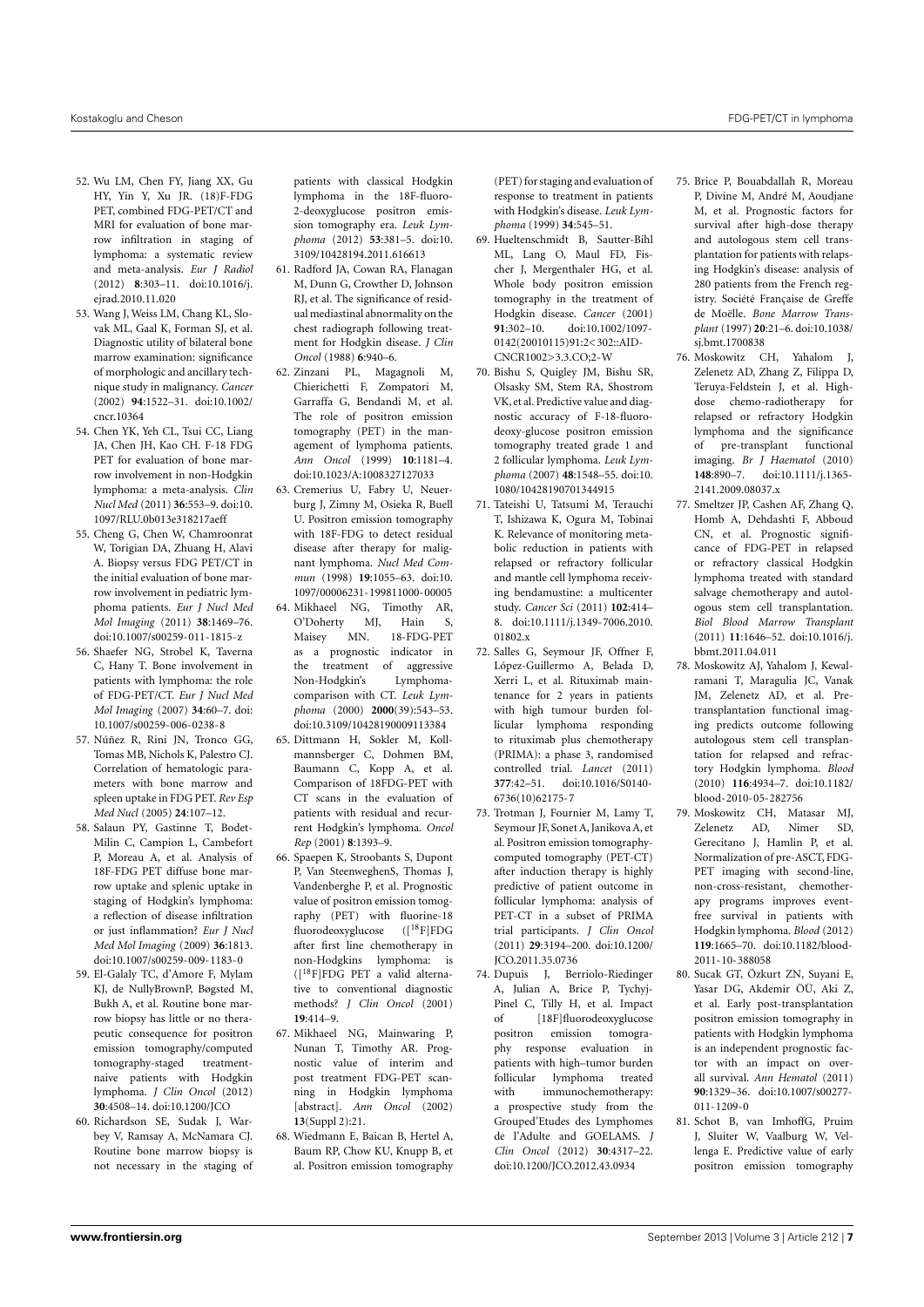in chemosensitive relapsed lymphoma. *Br J Haematol* (2003) **123**:282–7. doi[:10.1046/j.1365-](http://dx.doi.org/10.1046/j.1365-2141.2003.04593.x) [2141.2003.04593.x](http://dx.doi.org/10.1046/j.1365-2141.2003.04593.x)

- 82. Schot BW, Zijlstra JM, Sluiter WJ, van ImhoffGW, Pruim J, Vaalburg W, et al. Early FDG-PET assessment in combination with clinical risk scores determines prognosis in recurring lymphoma. *Blood* (2007) **109**:486–91. doi[:10.1182/](http://dx.doi.org/10.1182/blood-2005-11-006957) [blood-2005-11-006957](http://dx.doi.org/10.1182/blood-2005-11-006957)
- <span id="page-7-1"></span>83. Terasawa T, Dahabreh IJ, Nihashi T. Fluorine-18-fluorodeoxyglucose positron emission tomography in response assessment before high-dose chemotherapy for lymphoma: a systematic review and meta-analysis. *Oncologist* (2010) **15**:750–9. doi[:10.1634/](http://dx.doi.org/10.1634/theoncologist.2010-0054) [theoncologist.2010-0054](http://dx.doi.org/10.1634/theoncologist.2010-0054)
- <span id="page-7-0"></span>84. Poulou LS, Thanos L, Ziakas PD. Unifying the predictive value of pretransplant FDG PET in patients with lymphoma: a review and meta-analysis of published trials. *Eur J Nucl Med Mol Imaging* (2010) **37**:156–62. doi[:10.1007/](http://dx.doi.org/10.1007/s00259-009-1258-y) [s00259-009-1258-y](http://dx.doi.org/10.1007/s00259-009-1258-y)
- <span id="page-7-2"></span>85. Dickinson M, Hoyt R, Roberts AW, Grigg A, Seymour JF, Prince HM, et al. Improved survival for relapsed diffuse large B cell lymphoma is predicted by a negative pre-transplant FDG-PET scan following salvage chemotherapy. *Br J Haematol* (2010) **150**:39– 45. doi[:10.1111/j.1365-2141.2010.](http://dx.doi.org/10.1111/j.1365-2141.2010.08162.x) [08162.x](http://dx.doi.org/10.1111/j.1365-2141.2010.08162.x)
- <span id="page-7-3"></span>86. Haw R, Sawka CA, Franssen E, Berinstein HL. Significance of a partial or slow response to frontline chemotherapy in the management of intermediate-grade or high-grade non-Hodgkin's lymphoma: a literature review. *J Clin Oncol* (1994) **12**:1074–84.
- <span id="page-7-4"></span>87. Gallamini A, Rigacci L, Merli F, Nassi L, Bosi A, Capodanno I, et al. The predictive value of positron emission tomography scanning performed after two courses of standard therapy on treatment outcome in advanced stage Hodgkin's disease. *Haematologica* (2006) **91**:475–81.
- <span id="page-7-8"></span>88. Gallamini A, Hutchings M, Rigacci L, Specht L, Merli F, Hansen M, et al. Early interim 2-[18F]fluoro-2-deoxy-p-glucose positron emission tomography is prognostically superior to international prognostic score in advancedstage Hodgkin's lymphoma: a report from a joint Italian-Danish study. *J Clin Oncol* (2007) **25**: 3746–52. doi[:10.1200/JCO.2007.](http://dx.doi.org/10.1200/JCO.2007.11.6525) [11.6525](http://dx.doi.org/10.1200/JCO.2007.11.6525)
- 89. Zinzani PL, Tani M, Fanti S, Alinari L, Musuraca G, Marchi E, et al. Early positron emission tomography (PET) restaging: a predictive final response in Hodgkin's disease patients. *Ann Oncol* (2006) **17**:1296–300. doi[:10.](http://dx.doi.org/10.1093/annonc/mdl122) [1093/annonc/mdl122](http://dx.doi.org/10.1093/annonc/mdl122)
- <span id="page-7-12"></span>90. Hutchings M, Mikhaeel NG, Fields PA, Nunan T, Timothy AR. Prognostic value of interim FDG-PET after two or three cycles of chemotherapy in Hodgkin lymphoma. *Ann Oncol* (2005) **16**:1160–8. doi[:10.1093/annonc/mdi200](http://dx.doi.org/10.1093/annonc/mdi200)
- <span id="page-7-9"></span>91. Hutchings M, Loft A, Hansen M, Pedersen LM, Buhl T, Jurlander J, et al. FDG-PET after two cycles of chemotherapy predicts treatment failure and progression-free survival in Hodgkin lymphoma. *Blood* (2006) **107**:52–9. doi[:10.](http://dx.doi.org/10.1182/blood-2005-06-2252) [1182/blood-2005-06-2252](http://dx.doi.org/10.1182/blood-2005-06-2252)
- <span id="page-7-5"></span>92. Zinzani PL, Rigacci L, Stefoni V, Broccoli A, Puccini B, Castagnoli A, et al. Early interim 18F-FDG PET in Hodgkin's lymphoma: evaluation on 304 atients. *Eur J Nucl Med Mol Imaging* (2012) **39**:4–12. doi[:10.1007/s00259-011-1916-8](http://dx.doi.org/10.1007/s00259-011-1916-8)
- <span id="page-7-6"></span>93. Terasawa T, Lau J, Bardet S, Couturier O, Hotta T, Hutchings M, et al. Fluorine-18 fluorodeoxyglucose positron emission tomography for interim response assessment of advancedstage Hodgkin's lymphoma and diffuse large B-cell lymphoma: a systematic review. *J Clin Oncol* (2009) **27**:1906–14. doi[:10.1200/JCO.2008.16.0861](http://dx.doi.org/10.1200/JCO.2008.16.0861)
- <span id="page-7-7"></span>94. Moskowitz CH, Schöder H, Teruya-Feldstein J, Sima C, Iasonos A, Portlock CS, et al. Risk-adapted dose-dense immunochemotherapy determined by interim FDG-PET in advanced-stage diffuse large B-Cell lymphoma. *J Clin Oncol* (2010) **28**:1896–903. doi[:10.1200/JCO.2009.26.5942](http://dx.doi.org/10.1200/JCO.2009.26.5942)
- <span id="page-7-10"></span>95. Cerci II, Pracchia LE, Linardi CC, Pitella FA, Delbeke D, Izaki M, et al. 18F-FDG PET after 2 cycles of ABVD predicts event-free survival in early and advanced Hodgkin lymphoma. *J Nucl Med* (2010) **51**:1337–43. doi[:10.2967/jnumed.](http://dx.doi.org/10.2967/jnumed.109.073197) [109.073197](http://dx.doi.org/10.2967/jnumed.109.073197)
- <span id="page-7-14"></span>96. Straus DJ, Johnson JL, LaCasce AS, Bartlett NL, Kostakoglu L, Hsi ED, et al. Doxorubicin, vinblastine, and gemcitabine (CALGB 50203) for stage I/II nonbulky Hodgkin lymphoma: pretreatment prognostic factors and interim PET. *Blood* (2011) **117**:5314–20. doi[:10.1182/](http://dx.doi.org/10.1182/blood-2010-10-314260) [blood-2010-10-314260](http://dx.doi.org/10.1182/blood-2010-10-314260)
- <span id="page-7-15"></span>97. Kostakoglu L, Schöder H, Johnson JL, Hall NC, Schwartz LH, Straus DJ, et al. Interim FDG pet imaging in CALGB 50203 trial of stageI/II non-bulky Hodgkin lymphoma: would using combined PET and CT criteria better predict response than each test alone? *Leuk Lymphoma* (2012) **53**:2143–50. doi[:10.](http://dx.doi.org/10.3109/10428194.2012.676173) [3109/10428194.2012.676173](http://dx.doi.org/10.3109/10428194.2012.676173)
- <span id="page-7-13"></span>98. Barnes JA, LaCasce AS, Zukotynski K, Israel D, Feng Y, Neuberg D, et al. End-of-treatment but not interim PET scan predicts outcome in nonbulky limitedstage Hodgkin's lymphoma. *Ann Oncol* (2011) **22**:910–5. doi[:10.](http://dx.doi.org/10.1093/annonc/mdq549) [1093/annonc/mdq549](http://dx.doi.org/10.1093/annonc/mdq549)
- <span id="page-7-16"></span>99. Le RouxPY, Gastinne T, Le GouillS, Nowak E, Bodet-Milin C, Querellou S, et al. Prognostic value of interim FDG PET/CT in Hodgkin's lymphoma patients treated with interim response-adapted strategy: comparison of International Harmonization Project (IHP), Gallamini and London criteria. *Eur J Nucl Med Mol Imaging* (2011) **38**:1064–71. doi[:10.1007/s00259-](http://dx.doi.org/10.1007/s00259-011-1741-0) [011-1741-0](http://dx.doi.org/10.1007/s00259-011-1741-0)
- <span id="page-7-17"></span>100. Dann EJ, Blumenfeld Z, Bar-Shalom R, Avivi I, Ben-Shachar M, Goor O, et al. 10-year experience with treatment of high and standard risk Hodgkin disease: six cycles of tailored BEACOPP, with interim scintigraphy, are effective and female fertility is preserved. *Am J Hematol* (2012) **87**:32–6. doi: [10.1002/ajh.22187](http://dx.doi.org/10.1002/ajh.22187)
- 101. Avigdor A, Bulvik S, Levi I, Dann EJ, Shemtov N, Perez-Avraham G, et al. Two cycles of escalated BEACOPP followed by four cycles of ABVD utilizing earlyinterim PET/CT scan is an effective regimen for advanced highrisk Hodgkin's lymphoma. *Ann Oncol* (2010) **21**:126–32. doi[:10.](http://dx.doi.org/10.1093/annonc/mdp271) [1093/annonc/mdp271](http://dx.doi.org/10.1093/annonc/mdp271)
- <span id="page-7-19"></span>102. Markova J, Kahraman D, Kobe C, Skopalova M, Mocikova H, Klaskova K, et al. Role of [18F]-fluoro-2-deoxy-p-glucose positron emission tomography in early and late therapy assessment of patients with advanced Hodgkin lymphoma treated with bleomycin, etoposide, adriamycin, cyclophosphamide, vincristine, procarbazine and prednisone. *Leuk Lymphoma* (2012) **53**:64– 70. doi[:10.3109/10428194.2011.](http://dx.doi.org/10.3109/10428194.2011.603444) [603444](http://dx.doi.org/10.3109/10428194.2011.603444)
- <span id="page-7-11"></span>103. Gallamini A, Patti C, Viviani S, Rossi A, Fiore F, Di Raimondo F, et al. Gruppo ItalianoTerapie Innovative nei Linfomi (GITIL)

early chemotherapy intensification with BEACOPP in advanced-stage Hodgkin lymphoma patients with interim-PET positive after two ABVD courses. *Br J Haematol* (2011) **152**:551–60. doi[:10.1111/j.](http://dx.doi.org/10.1111/j.1365-2141.2010.08485.x) [1365-2141.2010.08485.x](http://dx.doi.org/10.1111/j.1365-2141.2010.08485.x)

- <span id="page-7-18"></span>104. Radford J, Barrington S, Councell N, Pettengell R, Johnson P, Wimperis J, et al. Involved field radiotherapy versus no further treatment in patients with clinical stages IA and IIA Hodgkin lymphoma and a 'negative' PET scan after 3 cycles ABVD. *Results of the UK NCRI RAPID Trial 54th ASH Annual Meeting* (2012). Abstract 547 p.
- <span id="page-7-20"></span>105. Haioun C, Itti E, Rahmouni A, Brice P, Rain JD, Belhadj K, et al. [18F]Fluoro-2-deoxy-D-glucose positron emission tomography (FDG-PET) in aggressive lymphoma: an early prognostic tool for predicting patient outcome. *Blood* (2005) **106**: doi[:10.1182/blood-](http://dx.doi.org/10.1182/blood-2005-01-0272)[2005-01-0272](http://dx.doi.org/10.1182/blood-2005-01-0272)
- 106. Mikhaeel NG, Hutchings M, Fields PA, O'Doherty MJ, Timothy AR. FDG-PET after two to three cycles of chemotherapy predicts progression-free and overall survival in high-grade non-Hodgkin lymphoma. *Ann Oncol* (2005) **16**:1514–23. doi[:10.1093/annonc/](http://dx.doi.org/10.1093/annonc/mdi272) [mdi272](http://dx.doi.org/10.1093/annonc/mdi272)
- <span id="page-7-21"></span>107. Spaepen K, Stroobants S, Dupont P, Vandenberghe P, Thomas J, de GrootT, et al. Early restaging positron emission tomography with (18)Ffluorodeoxyglucose predicts outcome in patients with aggressive non-Hodgkin's lymphoma. *Ann Oncol* (2002) **13**:1356–63. doi[:10.1093/annonc/mdf256](http://dx.doi.org/10.1093/annonc/mdf256)
- <span id="page-7-22"></span>108. Casasnovas RO, Meignan M, Berriolo-Riedinger A, Bardet S, Julian A, Thieblemont C, et al. SUVmax reduction improves early prognosis value of interim positron emission tomography scans in diffuse large B-cell lymphoma. *Blood* (2011) **118**:37–43. doi[:10.1182/blood-2010-12-](http://dx.doi.org/10.1182/blood-2010-12-327767) [327767](http://dx.doi.org/10.1182/blood-2010-12-327767)
- <span id="page-7-23"></span>109. The Lymphoma Academic Research Organisation. *GA in Newly Diagnosed Diffuse Large B Cell Lymphoma (GAINED) (NCT01659099)* (2012). Available from: [http://www.clinicaltrials.](http://www.clinicaltrials.gov/ct2/show/NCT01659099?term=GAINED%2C+PET%2C+casasnovas&rank=1) [gov/ct2/show/NCT01659099?](http://www.clinicaltrials.gov/ct2/show/NCT01659099?term=GAINED%2C+PET%2C+casasnovas&rank=1) [term=GAINED%2C+PET%2C+](http://www.clinicaltrials.gov/ct2/show/NCT01659099?term=GAINED%2C+PET%2C+casasnovas&rank=1) [casasnovas&rank=1](http://www.clinicaltrials.gov/ct2/show/NCT01659099?term=GAINED%2C+PET%2C+casasnovas&rank=1)
- <span id="page-7-24"></span>110. Quddus F, Armitage JO. Salvage therapy for Hodgkin's lymphoma.